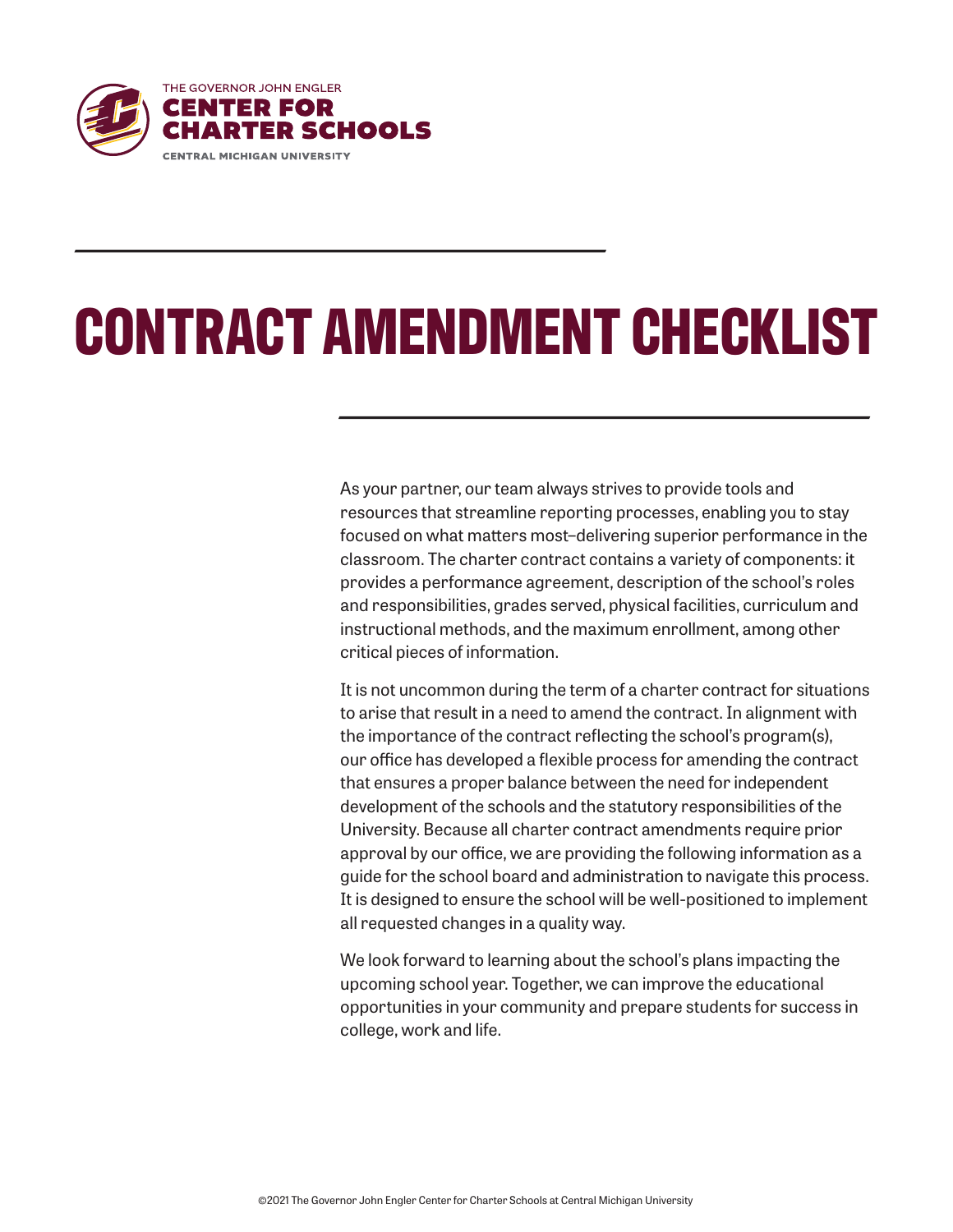## **WHAT IS A CONTRACT AMENDMENT?**

A contract amendment is any change or revision to the school's existing charter contract. Article IX of the contract Terms and Conditions provides for a flexible process for amending the contract as the administration of a school and the improvement of educational outcomes over time will require appropriate amendment of the contract. Under the contract Terms and Conditions, an amendment can be initiated by either the school or the Center.

## **TYPES OF CONTRACT AMENDMENTS**

- »**»School name change.**
- »**»Grade level change:** addition or removal of a grade.
- »**»Facility change:** any project involving new construction, a facility expansion, addition of modular units, renovation or repair of an existing facility, including the installation of temporary partitions, or new or amended lease agreements. All facility changes for charter public schools must be approved by both the Bureau of Construction Codes (BCC) and the Bureau of Fire Services (BFS).
- »**»Enrollment change:** increase or decrease in the maximum enrollment number.
- »**»Educational Program change:** any change to the school's educational philosophy, mission statement, curriculum materials, or graduation requirements.
- »**»Organizational Structure change:** any change to the school's employment structure or to the employer of the school's staff, or new or amended Educational Service Provider (ESP) agreements.
- »**»Standard language change:** any change to the standard contract documents (i.e. Terms and Conditions, Bylaws, Articles of Incorporation). Amendments are initiated by the Center due to changes in existing policy or applicable law.

### **CONTRACT AMENDMENT PROCESS**

- **»** The school board takes action at a public meeting and approves a Contract Amendment Request [Resolution](https://www.thecenterforcharters.org/wp-content/uploads/2016/05/Contract-Amendment-Request-Resolution.pdf) – including a completed [Contract Amendment Request Questionnaire](https://www.thecenterforcharters.org/wp-content/uploads/2021/10/CONTRACT-AMENDMENT-REQUEST-QUESTIONNAIRE.docx). The Master Calendar of Reporting Requirements requires the submission of these documents in February. Please refer to this year's [Master Calendar of Reporting Requirements](https://www.thecenterforcharters.org/resource-center/administration/master-calendar-of-reporting-requirements/) for the specific due date.
- »**»**The Center team reviews the request and notifies the school board via letter of the approval or denial of the request. If approved, the letter includes due dates for submission of required materials.
- »**»**School submissions are reviewed by the Center; if necessary, follow-up occurs in order to bring all materials into compliance with state and Center requirements.
- »**»**Upon finalization of all required materials, the contract amendment is distributed to the school board for approval. Upon receipt of the board-approved contract amendment, the signature of the Center's executive director is secured and the contract amendment is submitted to the Michigan Department of Education for processing. All charter contracts, including amendments, are maintained on the Center's [website](https://www.thecenterforcharters.org/schools/choice/our-schools/); once an amendment is fully executed, an email containing a link to the fully executed contract amendment is sent to the school board.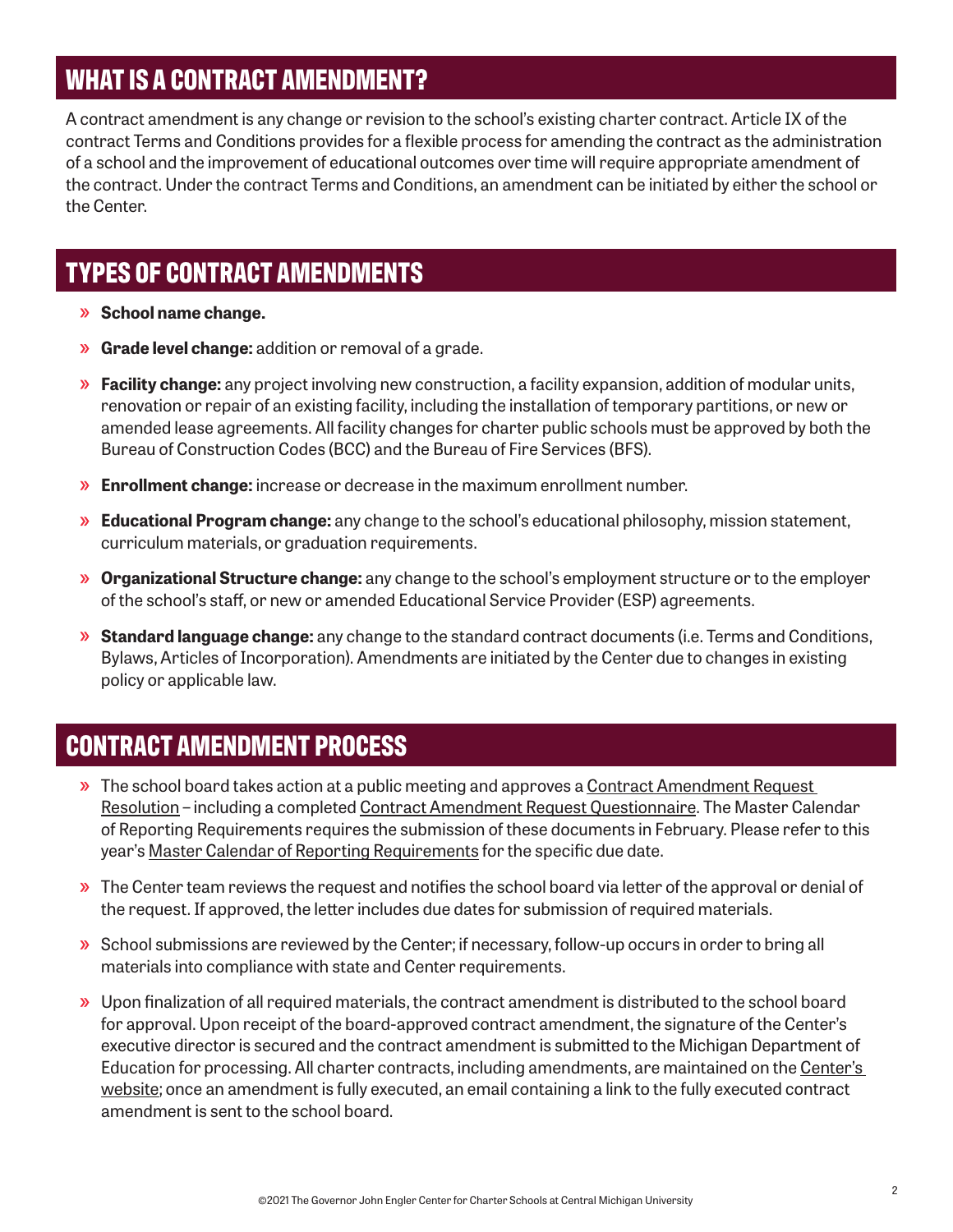## **WHAT TO SUBMIT**

The school's submission requirements will be determined by the proposed change(s) to the current contract and may include one or more of the items listed below depending on the school's request. The Center requires that these materials be submitted electronically (in Microsoft® Word® or Excel® format, unless otherwise indicated, to allow for necessary editing).

#### □ **School name change:**

»**»**Upon approval of the new name by the Center, the school will file the appropriate forms with the Michigan Department of Licensing and Regulatory Affairs (LARA) and submit the filed forms to the Center.

#### □ **Grade level changes:**

- »**»**Projected enrollment for the upcoming school year, including the projected number of students who will receive free lunch.
- »**»**Revised educational program to reflect the new grade range.
- »**»**A detailed written curriculum for each subject/course for the new grade level.
- »**»**A course matrix: a spreadsheet summary listing the courses offered at each grade level.
- »**»**School contact that the Center team can utilize for all Educational Program and/or Curriculumrelated questions.
- »**»**Please review the [Educational Program and Curriculum Requirements.](https://www.thecenterforcharters.org/charter-contract-development/)

#### □ **Facility changes:**

For information related to the plan review and occupancy approval processes at the BCC and BFS, please review the [School Construction Project Checklist](https://www.thecenterforcharters.org/site-facilities/).

- »**»**Projected enrollment for the upcoming school year, including the projected number of students who will receive free lunch.
- »**»**Physical plant description narrative, including the number of classrooms and restrooms as well as a description of the exterior façade, playground areas, etc.
- »**»**A statement indicating how the school intends to pay for the facility change.
- »**»**A copy of the Application for Plan Examination submitted to the BCC.
- »**»**A copy of the Application for Plan Examination submitted to the BFS.
- »**»**A copy of the letter of plan approval issued by the BCC.
- »**»**A copy of the fire safety plan review report issued by the BFS.
- »**»**A copy of the BCC-approved site plan(s).
- »**»**A copy of the BCC-approved floor plan(s).
- »**»**A copy of the Certificate of Use and Occupancy issued by the BCC.
- »**»**A copy of the AHERA Management Plan approval letter issued by LARA or an exclusionary document from the architect.